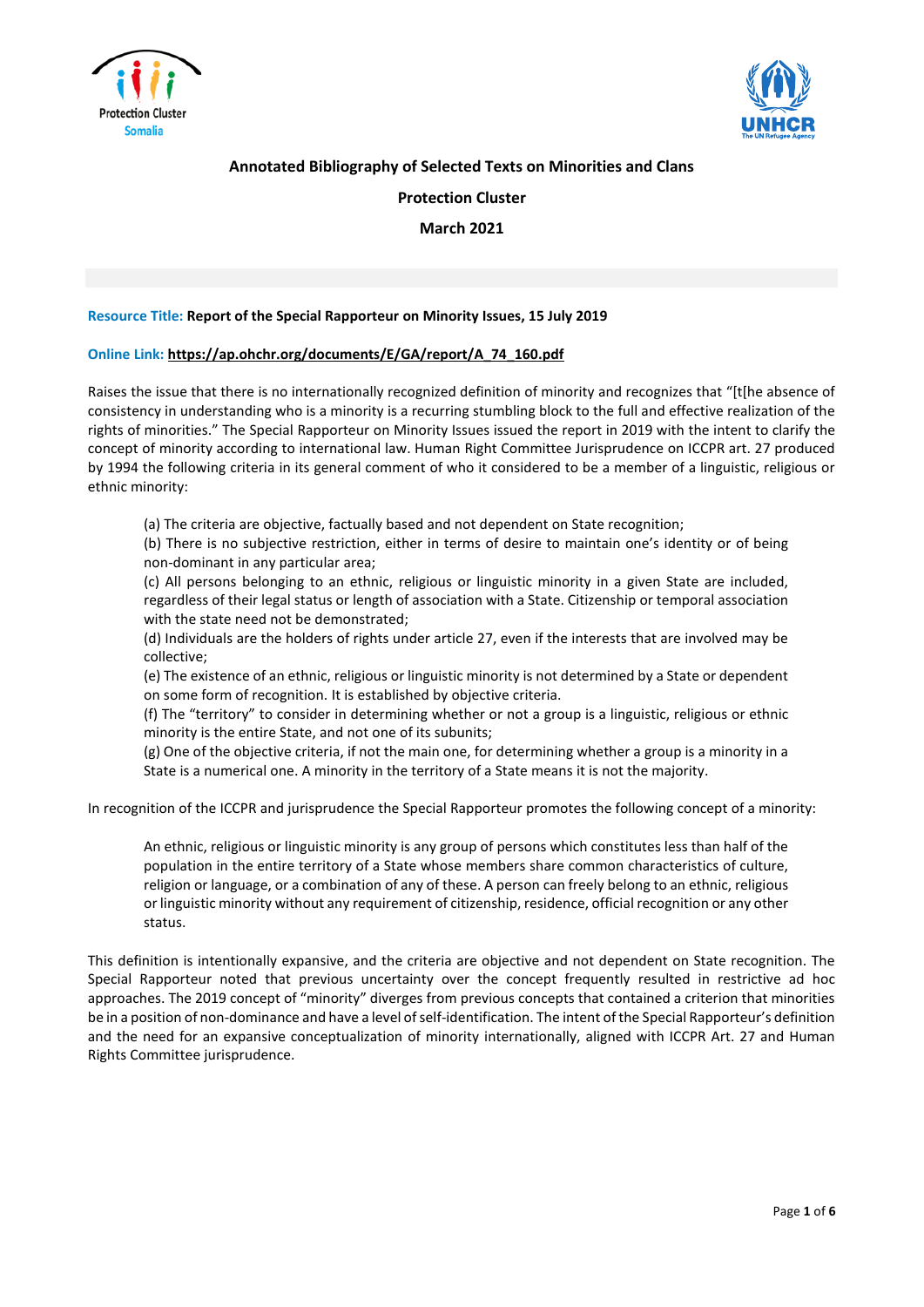



## **Resource Title: "A study on minorities in Somalia," OCHA, Aug 2002**

## **Online Link: <https://reliefweb.int/report/somalia/study-minorities-somalia>**

2002 OCHA report on minority access to services, with brief overview of demographics. Estimates minority groups collectively to constitute approximately 30 percent of the population. Notes economic disparities due to remittances and the disproportion of refugees from major clans resettled to western countries in the 90s. Notes lack of government sharing of information on minority groups, particularly related to health. Includes description of key minority groups and has a useful table of the key minorities, locations, occupations, and affiliations with majority clans in the annex. The following recommendations were detailed:

1. Strengthen relationships between aid agencies and minorities: Decrease communication gap between aid agencies and minorities, consider the situation and needs of minority groups during aid operation planning, increase the capacity of minority organisations to effectively represent minority concerns in both national and international forums.

2. Combat discrimination against minority groups: Conduct minority rights advocacy programme through civil society including elders and media.

## Resource Title: Abbink, Jan, "The Total Somali Clan Genealogy," ASC Working Paper 84, 2009 (2<sup>nd</sup> Edition)

## **Online Link: <https://scholarlypublications.universiteitleiden.nl/access/item%3A2916958/view>**

The document has genealogical charts of major clans detailing sub-clan family levels. These levels of descent are clanfamilies, clan moieties or territorial divisions, clans, subclans, lineages, and sublineages. The charts also include groups "outside" of traditional clan lineage, including the Bantu. Though it should be noted that clan structure is an evolving process. On page 41 clan links to different political actors are noted. In describing the evolution of clan, Abbink writes:

[T]he actual lines of the genealogy have thus been determined in the course of history by alliances formed in the process of harsh socio-economic life in conditions of nomadic pastoralism and other politico-economic considerations. However, in the context of the post-Siyad Barre civil war and warlord group violence in Somalia, a select number of these 'clan-identities' have tended to become fairly rigid. The Siyad Barre regime was also notorious - under the facade of a non-clan ideology - for systematically politicizing and playing out the presumed clan identities and differences (especially after 1978, the year of the lost war against Ethiopia, and intensifying after 1988 when the North revolted.

### **Resource Title: Gundel, Joakim, "Clans in Somalia," ACCORD, December 2009**

## **Online Link: <https://www.refworld.org/docid/4b29f5e82.html>**

Explains the clan structure, customary law (xeer), and provides a brief overview of the clans and minority groups. Describes the structure clan family, clan, mag-paying as well as notes that these can be further divided and reconstructed pointing to the social construction particularly at the mag-paying level, though also noting that lineage claims over 20 are often inaccurate/fabricated. Argues that the stress on the mag-paying group is due to the high level of mortality due to conflict and depletion of resources as a result of conflict and natural disaster. Discuss the role of elders in decision making and overseeing xeer. Argues that the xeer, as a collective form of justice seeking, absolves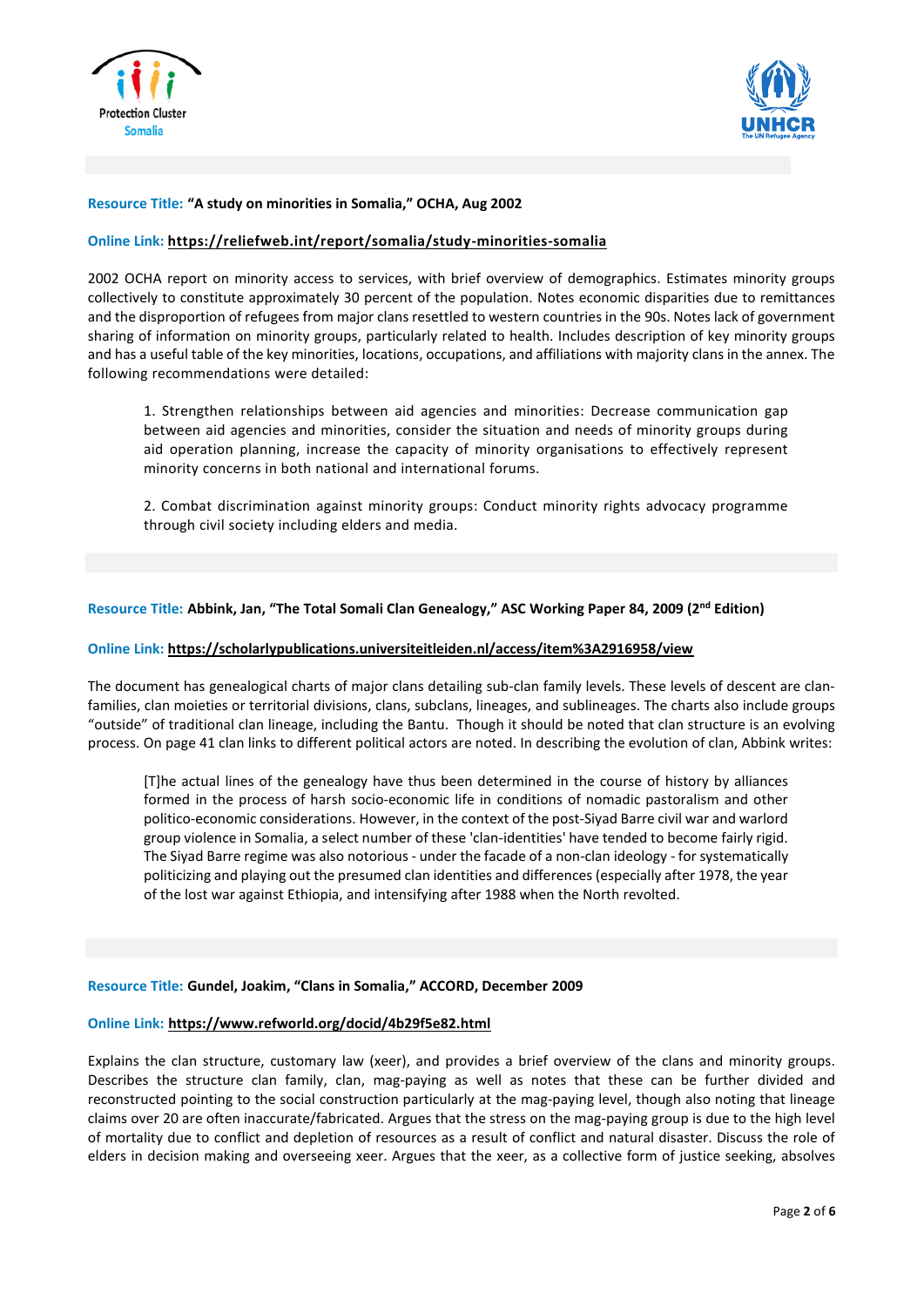



individuals of their accountability. Explains the dynamic evolution of clans that results from population growth as follows:

The tendency to split starts when too many quarrels occur, while the moment a split actually takes place is when the group is capable of dividing into two groups who are each able to pay 100 camels. In this natural evolution of the clan system, genealogical reference points of clan groups (i.e. the names being used) change over time, as, following a political split, the old reference point disappears and the new groups subsequently each refer to a new one. However, in political terms these groups use the same system, i.e. in order to demonstrate that "we are together as a big family, we are strong, we are a bloc"

Discusses dynamics of minority—may be majority in area though without larger access to state protection or resources. The Sab always are in small pockets. Majority clan members too when in area of non-dominance. Notes the patron clan system whereby in general nomadic clans have sought to assimilate minority clans; however, Bantu seen astoo different for patronage.

**Resource Title: Neither Inevitable nor Accidental: The impact of marginalization in Somalia (The United Nations** Impact Project on Somalia)," War and Peace in Somalia: National Grievances, Local Conflict and Al-Shabaab, Oxford **UP, 2019**

# **Online Link:**

# **[https://www.google.com/books/edition/War\\_and\\_Peace\\_in\\_Somalia/UxmEDwAAQBAJ?hl=en&gbpv=1&dq](https://www.google.com/books/edition/War_and_Peace_in_Somalia/UxmEDwAAQBAJ?hl=en&gbpv=1&dq=%22Neither+Inevitable+nor+Accidental%22&pg=PT46&printsec=frontcover) [=%22Neither+Inevitable+nor+Accidental%22&pg=PT46&printsec=frontcover](https://www.google.com/books/edition/War_and_Peace_in_Somalia/UxmEDwAAQBAJ?hl=en&gbpv=1&dq=%22Neither+Inevitable+nor+Accidental%22&pg=PT46&printsec=frontcover)**

Argues that while humanitarian, recovery and reconciliation assistance alleviates immediate suffering, in failing to take into account the political economy it has reinforced (reified) patterns of marginalization. Population demographic of persons affected by famine suggest that marginalized communities are most often the most affected, more susceptible to diversion or looting of assistance through review of droughts/famine: 1990-91, 2011-12, and 2016-17. Gatekeepers essentially function to control populations and aid provided through gatekeepers reduces marginalized communities to "owned objects of other citizens" often political elite. Assessments do not look at the structural causes of vulnerability, issues of inequality, discrimination, exclusion. Marginalized group must have full rights to accountability

Recommendations:

- Require that humanitarian assessments require protection risk and political economy analysis: "Include analysis of political power, access and control of resources, and minority or majority status issues, but also an analysis of marginalisation, exclusion, horizontal inequalities and group-based abuse… for instance, include looking at how issues such as land access and control have caused many groups to migrate away from their homes to become IDPs"
- Create a systematic source of in-depth analysis. Strengthen disaggregated data collection and analysis to understand who are the people behind the statistics and what issues of protection, land and power are at play. This should be used to inform the assistance and protection response, understand root causes and provide political oversight.
- "Desist from the established practice in which humanitarian or recovery action goes ahead without adequate attention to the political economy and protection issues outlined here. To contribute to longterm reconciliation, rights and prosperity, the UN needs to identify positive ways to act on issues of marginalisation and exclusion and translate this into the UN's core activities. This requires different parts of the UN system to work together to bring about coherence in intervention. In this regard, the Global Protection Cluster offers guidance that should be followed."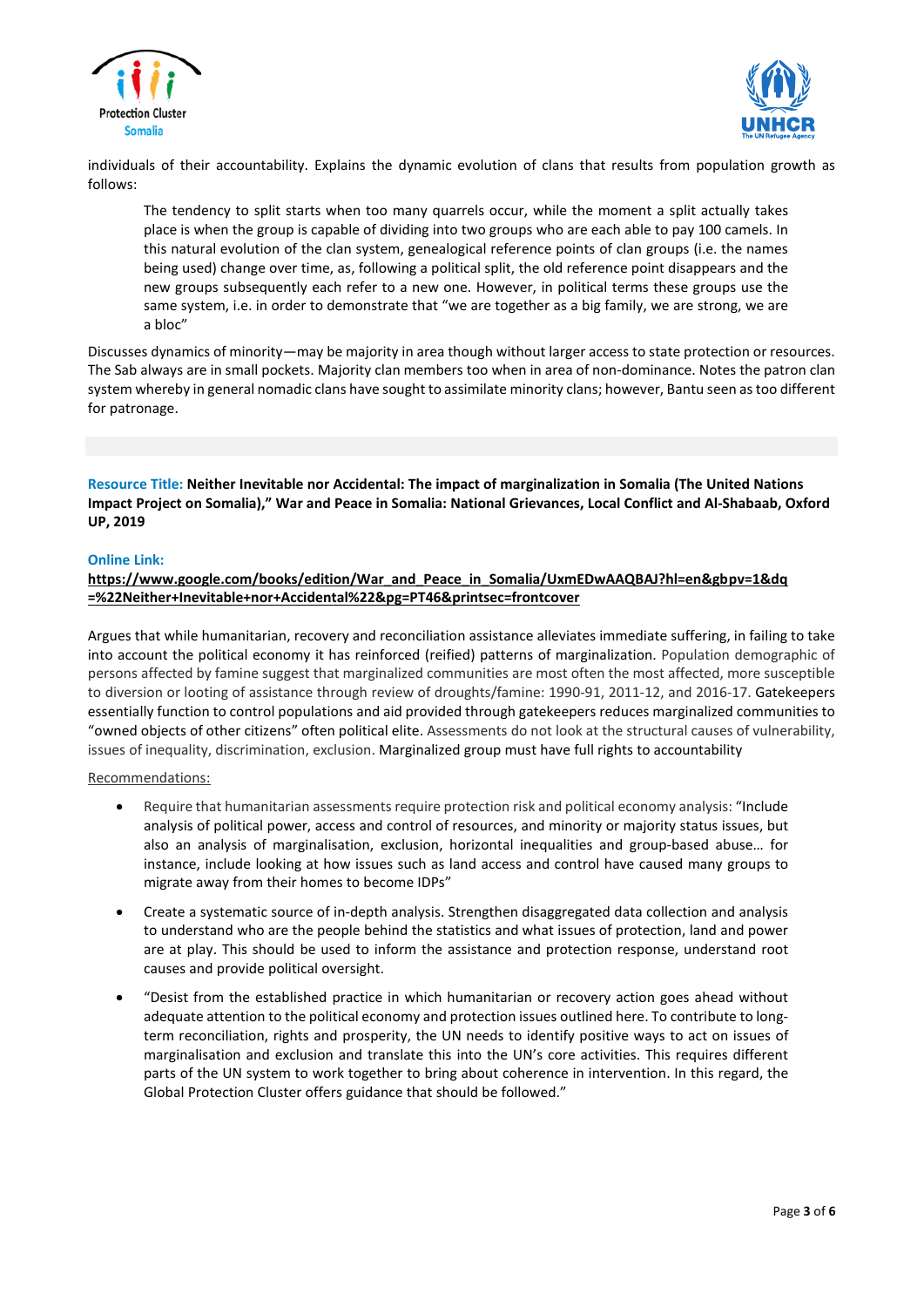



# **Resource Title: Voices Unheard: Participation of Internally Displaced Persons in Peace and State Building Processes in Somalia," OHCHR/ UNSOM HRPG, Sept 2019**

## **Online Link: [https://www.ohchr.org/Documents/Countries/SO/UNSOM\\_voices\\_unheard\\_2019.pdf](https://www.ohchr.org/Documents/Countries/SO/UNSOM_voices_unheard_2019.pdf)**

Analysis of the findings from an assessment of across Somalia, of the 832 interviews 657 were IDPs and the balance were government officials, civil society members, women groups, youth activists and politicians. Approximately half of the respondents elected not to disclose their clan affiliation, of these over half were in Somaliland. Though there were differences in responses correlated to sex, location, displacement status and other variables, findings indicate a lack of participation of IDPs in state building, lack of representation, limited or no opportunities to participated in decision making, and fear to exercise rights to peaceful assembly or to form associations. Suggests a disconnect between IDPs and authorities from the camp level and higher. Argues that "Their exclusion and marginalization also led to a fear to speak up, let alone to express criticism, with individual IDPs more reliant on traditional, clan-based channels of communications." Highlights the specific concerns of women and representation with significant limitations to participation due to household obligations.

# **Resource Title: Nisar Majid, Khalif Abdirahman and Shamsa Hassan, "Remittances and Vulnerability in Somalia," Rift Valley Institute Briefing Paper, September 2018**

## **Online Link: <http://riftvalley.net/publication/remittances-and-vulnerability-somalia>**

Details the discrepancies in the average levels of remittances between regions, with northern regions receiving significantly more than the south—"where there is a larger rural population, and where structurally marginalized and ethnic- minority populations are more numerous." Posits that the reason behind the different rates of remittances are correlated to the temporal dimensions of migration and early refugee flowsfrom the north and associated resettlement. Notes the impact of regional inequality in the dynamics of pervious famine. But recognizes the limited available data on remittances. Also, discusses access to credit, noting different factors but highlighting the role of clan relationship.

### **Resource Title: "No Redress: Somalia's Forgotten Minorities," Minority Rights Group, 2010**

### **Online Link: <http://www.minorityrights.org/?lid=10370>**

Details the impact of clan structure on minority rights, including exclusion economic and social opportunities, inequality for political representation under the 4.5 formula (allocation of political seats to the Darod, Hawiye, Dir and Rahaweyn equally and a half seat collectively to other groups), and limited access to justice. Minorities are identified as the Bantu, Benadiri, and occupational groups and religious minorities (Ashraf, Shelkal, Christians). Notes the change of occupation with the conflict impacting on the economy and majority clans taking over some of the tradition occupation based work of minority clans. Discusses the prevention of intermarriage between some minorities and majority clans. Notes the multiple forms of discrimination that minority women face. Provides background of abuses across regions. Highlights the problems with gatekeepers predominantly coming from majority clans.

From page 27 there is a review of relevant international and regional instruments: International Covenant on Civil and Political Rights (ICCPR), International Covenant on Economic, Social and Cultural Rights (ICESCR), Convention Against Torture (CAT), International Convention on the Elimination of All Forms of Racial Discrimination (ICERD), and the African Charter on Human and Peoples 'Rights, all of which are legally binding on Somalia.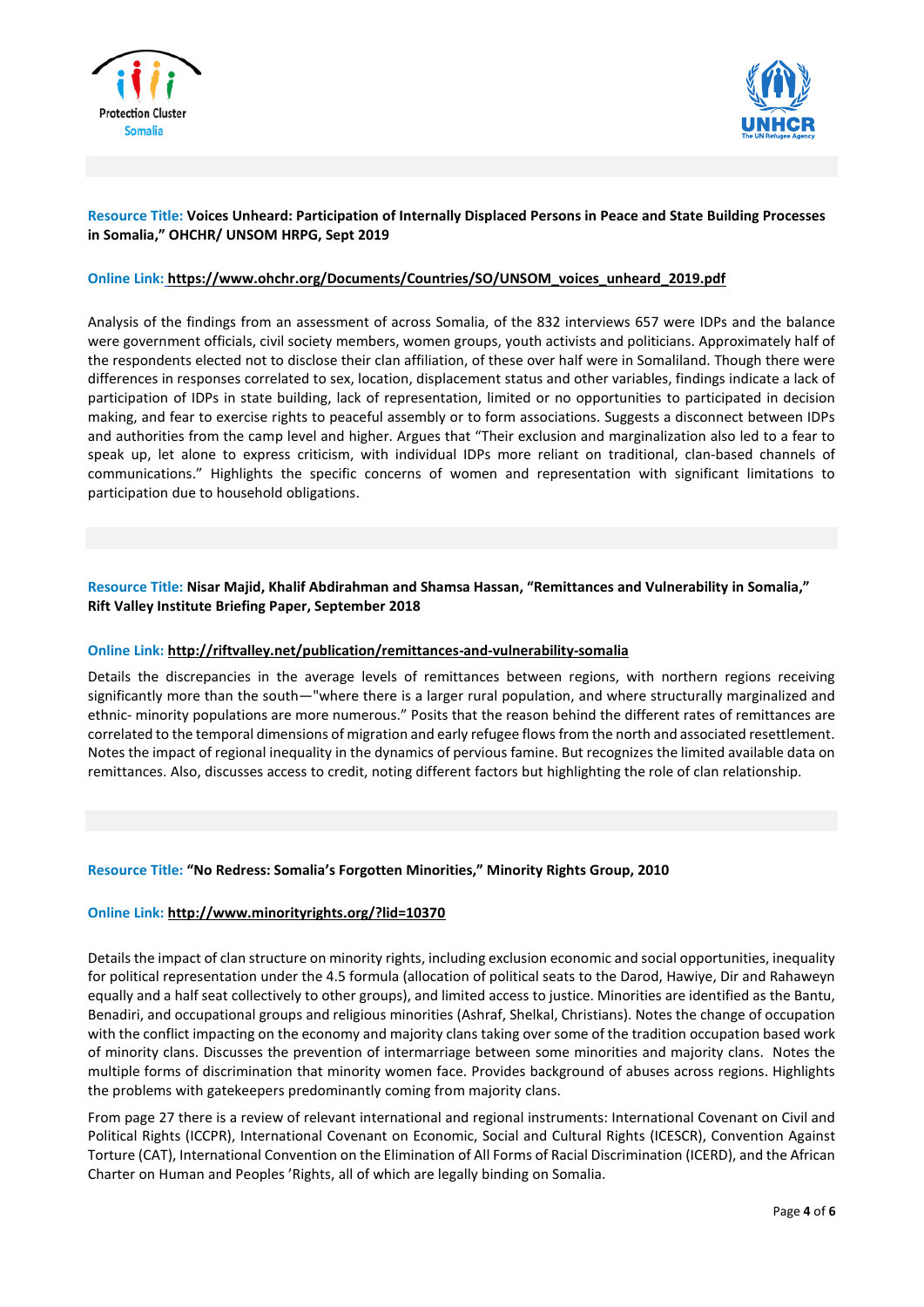



# **Resource Title: McCoulough, Aoife and Muhyadin Saed, "Gatekeepers, Elders and Accountability in Somalia," ODI, December 2017**

## **Online Link: <https://www.odi.org/sites/odi.org.uk/files/resource-documents/11938.pdf>**

Outlines the role of elders in the colonial and post-colonial eras, from British and Italian more formalized relations with elders, to the Barre era of non-clan based but de facto clan favoritism, to the civil war importance with elders as the main form of governance, to the 1990s-2000 NGOs predominantly working through elders—progressive increase to their legitimacy. Variance in the selection criteria and process across the country, but women are excluded both from being identified as elders and in the selection process. The increased role and dominance of elders excludes women and youth. Women can only access elders through a male, reliance on husband and sons. Exclusive selection limits downward accountability and there are limited mechanisms to sanction/remove poorly performing elders. Suggests "working with elders from minority clans could mitigate some exclusion at the clan level but if those elders are selfinaugurated projects risk supporting increasing exclusion at the community level."

In older camps gatekeepers may be elected, but in newer, less formalized sites gatekeepers are often landowners or speculators. Limited accountability downward, but there is often accountability to the host community. IDPs from the same clan as the host community can complain to elders regarding gatekeepers. Gatekeepers "as an institution" are less based in tradition allowing potential for more inclusive representation of women and youth, estimated 30-40%of gatekeepers in Mogadishu are women. Details Tana Project to improve accountability of gatekeepers.

### **Resource Title: Osman, Abdulahi, "Cultural Diversity and the Somali Conflict: Myth or Reality?" ACCORD, 2007**

## **Online Link: <https://www.accord.org.za/ajcr-issues/cultural-diversity-and-the-somali-conflict/>**

Provides a historical analysis of the rise to prominence of majority clans through colonial and post-colonial policy. Argues that the conflict in Somalia is not a result of diversity, but rather largely attributable to social inequality due to economic decline and corruption as well as the widespread availability of weapons. Notes the significant military aid resulted in a dominant military and proliferation of small arms, during the Cold War and then subsequently from Arab States. Under Bare there was increased politicization of the military. Large scale sale of arms by military forces increased private small arms. Argues that poorly administered foreign aid allowed for misappropriation of funds and corruption.

**Resource Title: Stremlau, Nicole, "Governance Without Government in the Somali Territories," Journal of International Affairs, 9 Jan 2019**

### **Online Link: <https://jia.sipa.columbia.edu/governance-without-government-somali-territories>**

Highlights the regime of Barre on the fragmentation of clans, favoritism for agropastoral, and use of divide an concur tactics that gave rise to intensification of clan inter-fighting. Provides an overview of different structures of varying degrees of governance and security in Somalia. Suggests that no centralized government is not a failed state but rather may be a viable option for Somalia.